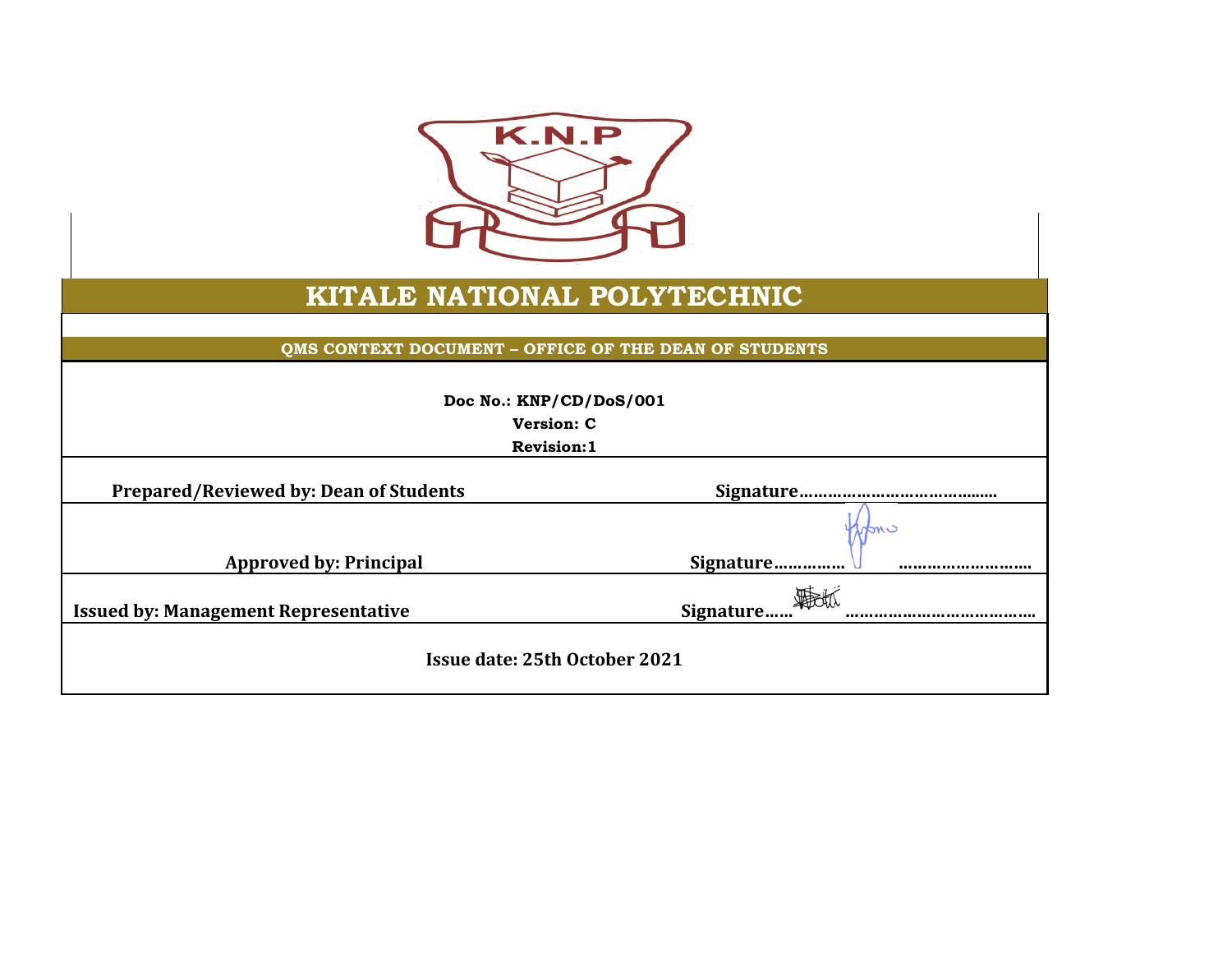|                         | <b>Interested Parties</b>                       |                 |                                                                                                                                                         |                                                                                                          |                           |  |
|-------------------------|-------------------------------------------------|-----------------|---------------------------------------------------------------------------------------------------------------------------------------------------------|----------------------------------------------------------------------------------------------------------|---------------------------|--|
| #                       | <b>Interested</b><br><b>Party</b>               | <b>External</b> | Internal or Summarize expectations or<br>requirements                                                                                                   | <b>References</b>                                                                                        | <b>Responsibilities</b>   |  |
| $\mathbf{1}$            | KATTI SPORTS<br><b>AND</b><br><b>RECREATION</b> | <b>EXTERNAL</b> | TIMELY PRESENTATION OF<br><b>TEAMS FOR CHAMPIONSHIP</b>                                                                                                 | TEAM LIST/TEAM<br>PHOTOS/FINANCE                                                                         | HOD SPORTS AND RECREATION |  |
| $\overline{\mathbf{2}}$ | <b>HELB</b>                                     | <b>EXTERNAL</b> | Timely communication on<br>opening and closing of helb<br>portal                                                                                        | HELB guidelines, list<br>of beneficiaries                                                                | D.O. S                    |  |
| 3                       | <b>PRINCIPAL</b>                                | <b>INTERNAL</b> | <b>PRUDENTAND</b><br><b>ACCOUNTABLE USE OF</b><br><b>RESOURCES, DAILY</b><br><b>RELEVANT UPDATES ON</b><br>STUDENTS' WELFARE, LIST<br>OF SENATE MEMBERS | budget, Requisitions,<br>reports, trophies and<br>certificates                                           | <b>DOS</b>                |  |
| 4                       | <b>STUDENTS</b>                                 | <b>INTERNAL</b> | QUALITY FIELDS, FAIR AND<br>CREDIBLE ELECTIONS,<br><b>QUALITY ENTERTAINMENT,</b><br><b>ACTIVE CLUBS AND</b><br>SOCIETIES, ORIENTATION<br>TO KNP         | ATTENDANCE LISTS,<br>certificates of<br>registration, students<br>constitution rules and<br>regulations, | <b>DOS</b>                |  |
| 5                       | D/PRINCIPAL<br><b>ADMIN</b>                     | <b>INTERNAL</b> | TIMELY PRESENTATION OF<br><b>INDISCIPLINED</b><br>STUDENTS, SENATE                                                                                      | Student file, Transport<br>logistic book                                                                 | <b>DOS</b>                |  |
| 6                       | <b>REGISTRAR</b>                                | <b>INTERNAL</b> | TIMELY PRESENTATION OF<br>TEAM LISTS, LISTS OF LOANS<br><b>AND BURSARY</b>                                                                              | List of registered<br>students                                                                           | <b>DOS</b>                |  |
| $\overline{7}$          | H.O.D                                           |                 | TIMEPLY PRESENTATION OF<br>LIST OF INDISCIPLINED                                                                                                        | RELEVANT APPROVED<br><b>LISTS</b>                                                                        | <b>DOS</b>                |  |
| 8                       | <b>SUPPLIERS</b>                                | <b>EXTERNAL</b> | TIMELY PAYMENT                                                                                                                                          | CHEQUE DISPATCH<br><b>BOOK</b>                                                                           | <b>DOS</b>                |  |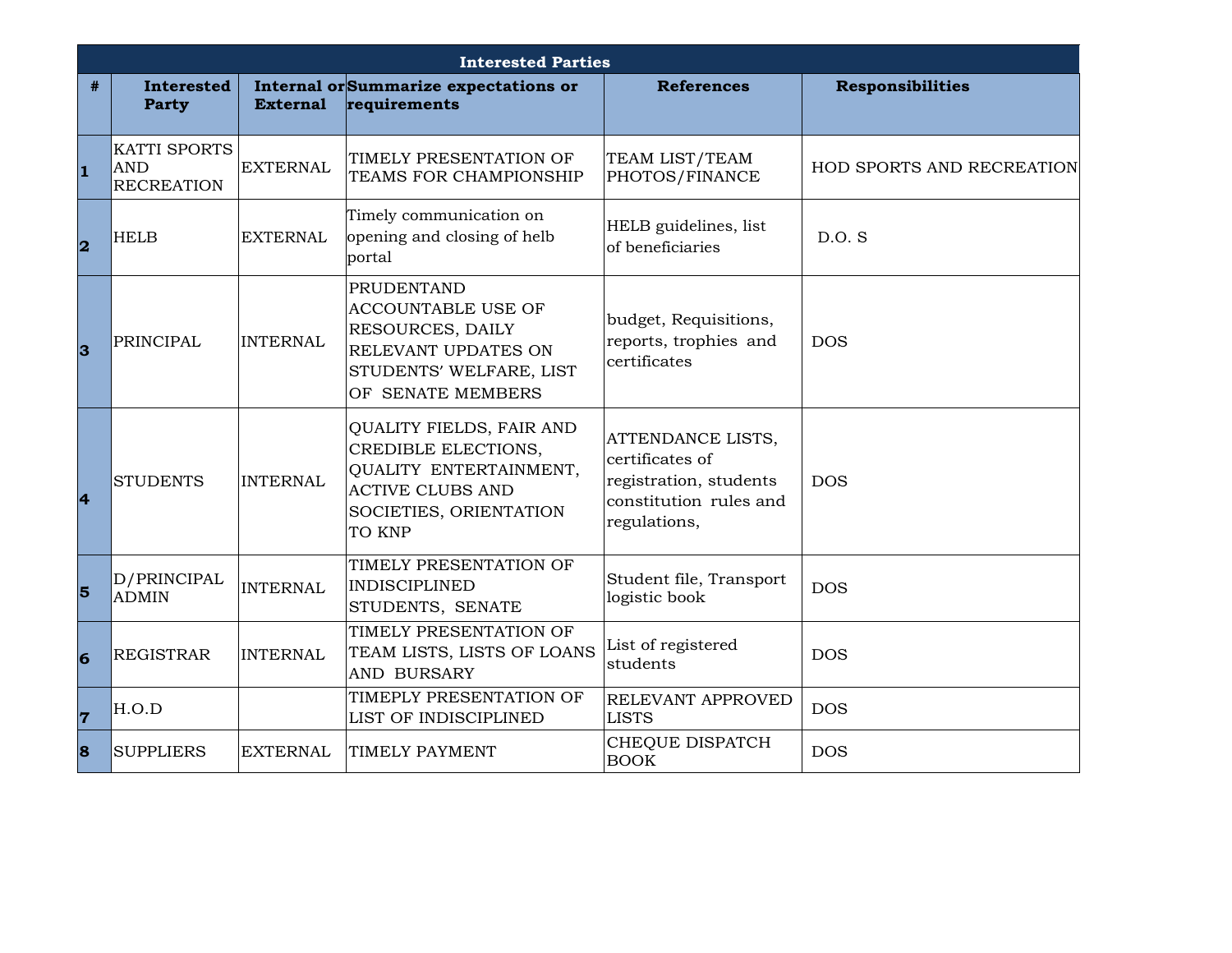| 9         | <b>COACHES</b>                   | <b>INTERNAL</b> | <b>SELECT AND TRAIN</b><br>TEAMS/PARTICIPATE IN<br>PLANNING FOR TERM<br>EVENTS/PROFESSIONAL<br><b>DEVELOPMENT</b> | <b>IATTENDANCE</b><br>LISTS/TERM'S<br>PROGRAMME | HOD SPORTS AND RECREATION        |
|-----------|----------------------------------|-----------------|-------------------------------------------------------------------------------------------------------------------|-------------------------------------------------|----------------------------------|
| <b>10</b> | <b>OTHER</b><br><b>COLLEGES</b>  | <b>EXTERNAL</b> | FRIENDLY COOPERATIONS,<br>TEAMS                                                                                   | IINVITATION LETTERS                             | <b>HOD SPORTS AND RECREATION</b> |
| 11        | <b>SPORTING</b><br>ICLUBS.       | <b>EXTERNAL</b> | <b>OUALITY PLAYERS</b>                                                                                            | <b>CLUB REGISTRATION</b>                        | <b>HOD SPORTS AND RECREATION</b> |
|           | <b>DRAMA AND</b><br><b>MUSIC</b> | <b>EXTERNAL</b> | <b>QUALITY ACTORS AND</b><br><b>PERFORMERS</b>                                                                    | <b>CLUB MEMBERS</b><br>LIST/FINANCE             | HOD SPORTS AND RECREATION        |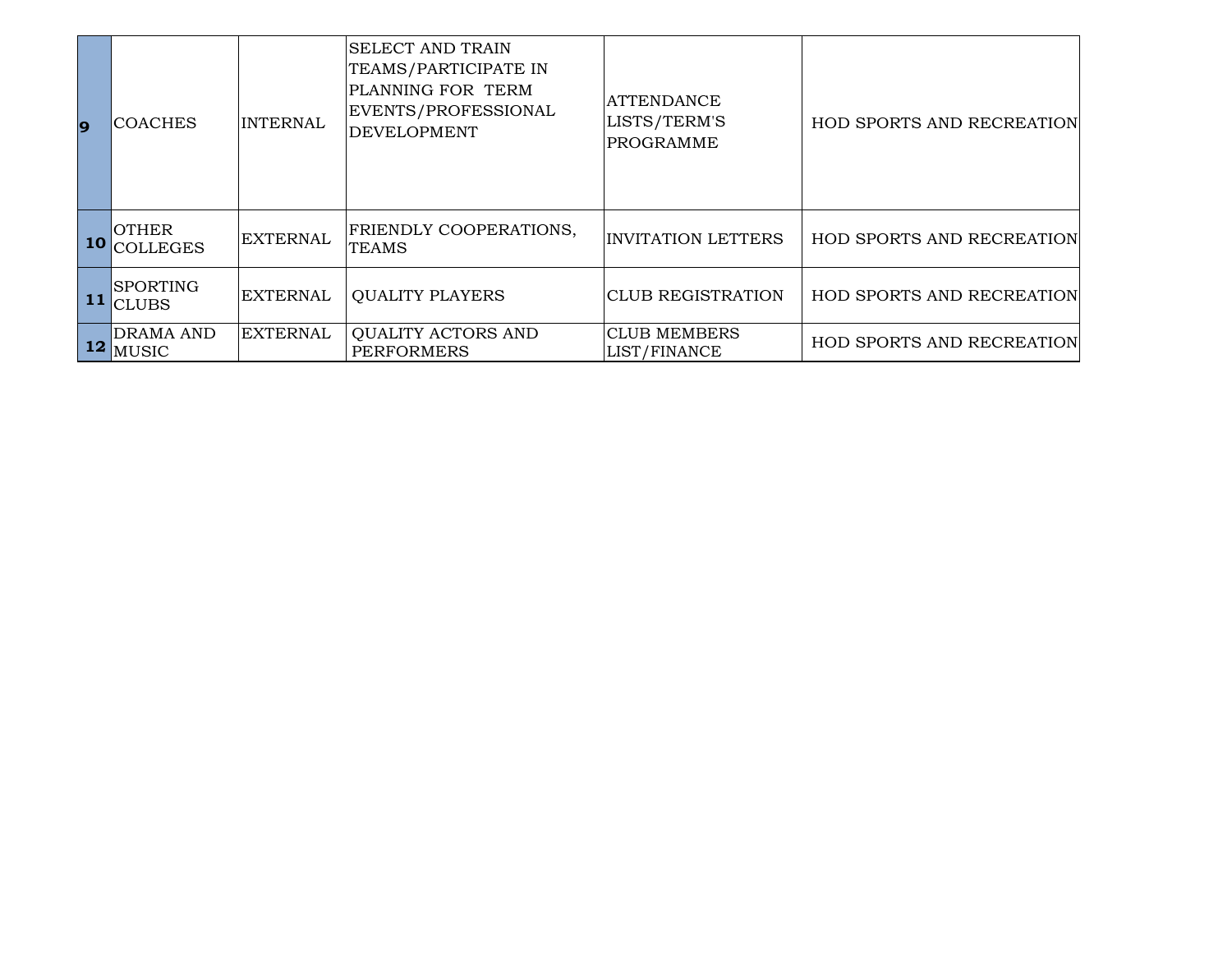|   | <b>Internal Issues</b>                        |                      |                                                                                                                                        |  |  |
|---|-----------------------------------------------|----------------------|----------------------------------------------------------------------------------------------------------------------------------------|--|--|
| # | Issue                                         | Category             | <b>Summary description</b>                                                                                                             |  |  |
|   | <b>1 WORKING FOR LONG</b><br><b>HOURS</b>     | <b>STAFF</b>         | STAFF WORK BEYOND STIPULATED HOURS, LEADS TO FATIGUE<br>AND STRESS, HENCE INEFFICIENCY AND INEFFECTIVENESS IN<br>PROVISION OF SERVICE. |  |  |
|   | <b>2 NEGATIVE ATTITUDE</b>                    | <b>SHARED VALUES</b> | due to negative attitude Few ladies participate in leadership and games<br>which leads to gender disparity                             |  |  |
|   | <b>3 INADEQUATE</b><br>RESOURCES(BUDGET)      | <b>STRATEGY</b>      | Untimely completion of calendar activities which lead to students' unrest<br>and mistrust                                              |  |  |
|   | <b>4 POOR LEADERSHIP</b>                      | <b>STYLE</b>         | Improper communication will lead to conflicts which leads to delayed<br>provision of services                                          |  |  |
|   | <b>5 INCOMPETENCE</b>                         | <b>SKILLS</b>        | INCOMPETENCY OF STAFF WILL LEAD TO UNDER PERFORMANCE<br>WHICH LEADS TO POOR SERVICES.                                                  |  |  |
|   | <b>6 UNCO-OPERATION OF STAFF SHARD VALUES</b> |                      | UNCOOPERATION OF STAFF LEADS TO UNDERPERFORMANCE AND<br>DELAYED SERVICES                                                               |  |  |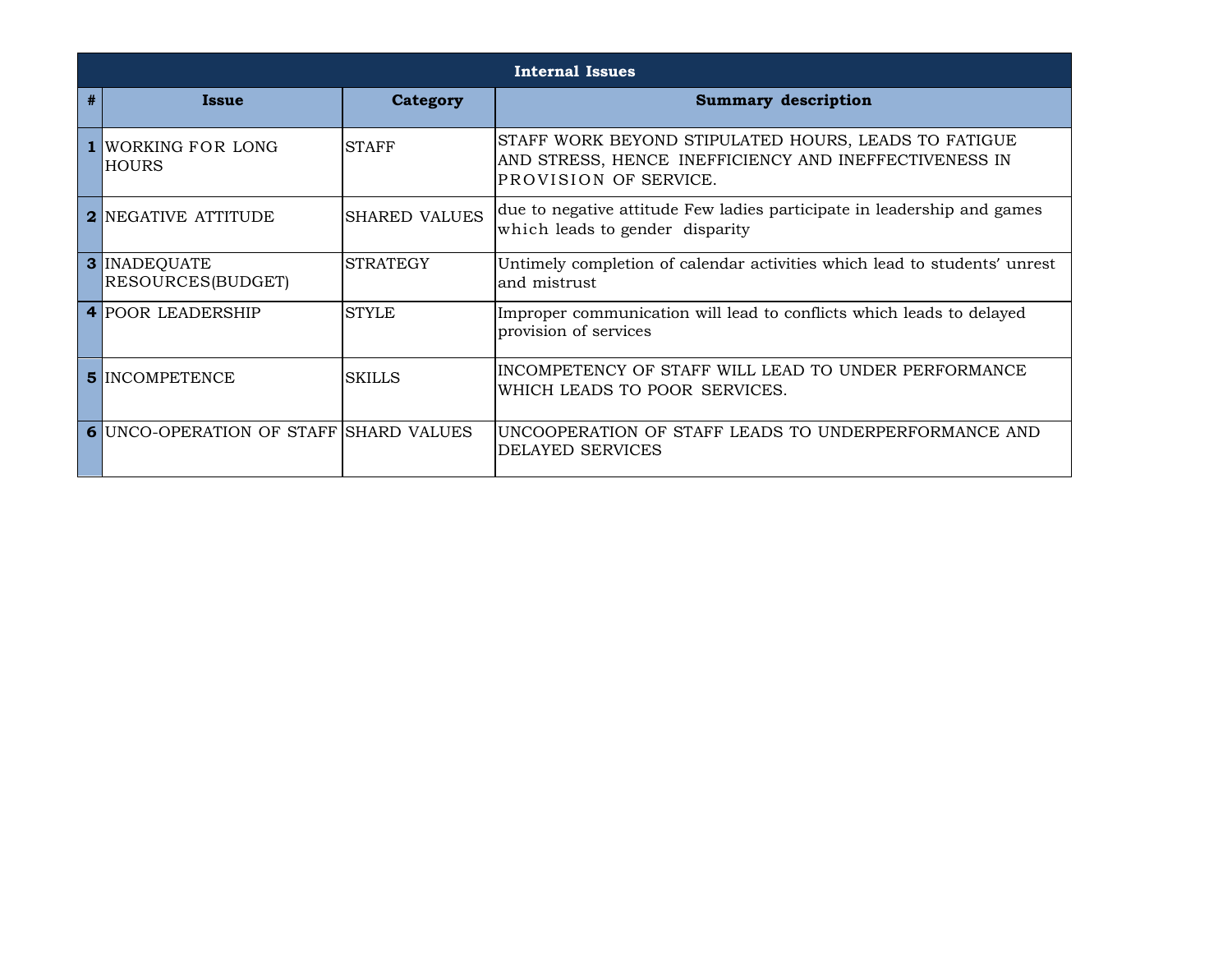|                | <b>External Issues</b> |                  |                                                                                               |  |  |
|----------------|------------------------|------------------|-----------------------------------------------------------------------------------------------|--|--|
| #              | Issue                  | Category         | <b>Summary description</b>                                                                    |  |  |
|                | POLITICAL INFLUENCE    | <b>POLITICAL</b> | POLITICAL INTERFERANCE AFFECTS ADHERENCE TO COLLEGE                                           |  |  |
|                |                        |                  | CALENDAR OF ACTIVITIES LEADING TO INTERNAL CONFLICTS.                                         |  |  |
| $\overline{2}$ |                        |                  | AFFECTS STUDENTS DISCIPLINE, ACADEMICS AND CO-EXISTANCE WITH OTHERS                           |  |  |
|                | SUBSTANCE ABUSE        | LEGAL            |                                                                                               |  |  |
|                | DELAYS BY SUPPLIERS    | ECONOMIC         | DELAYS IN SUPPLY AFFECTS TIMELY DELIVERY OF MATERIALS AND                                     |  |  |
|                |                        |                  | EQUIPMENT LEADING TO DEMORALIZATION OF THE TEAMS.                                             |  |  |
|                |                        |                  |                                                                                               |  |  |
| 4              | TECHNOLOGICAL          | <b>TECHNOLO</b>  | TECHNOLOGICAL DISRUPTIONS LEADS TO POOR DELIVERY OF SERVICES<br> WHICH LEADS STUDENTS UNREST. |  |  |
|                | DISRUPTIONS            | GY               |                                                                                               |  |  |
| 5              | <b>INSECURITY</b>      | <b>SOCIAL</b>    |                                                                                               |  |  |
|                | IN THE                 |                  | PROXIMITY TO SLUM AREA POSES INSECURITY WHICH LEADS TO                                        |  |  |
|                | INEIGHBOUR             |                  | INDISCIPLINE STUDENTS AND HOSTILE NEIGHBOURHOOD.                                              |  |  |
|                | HOOD                   |                  |                                                                                               |  |  |
|                |                        |                  |                                                                                               |  |  |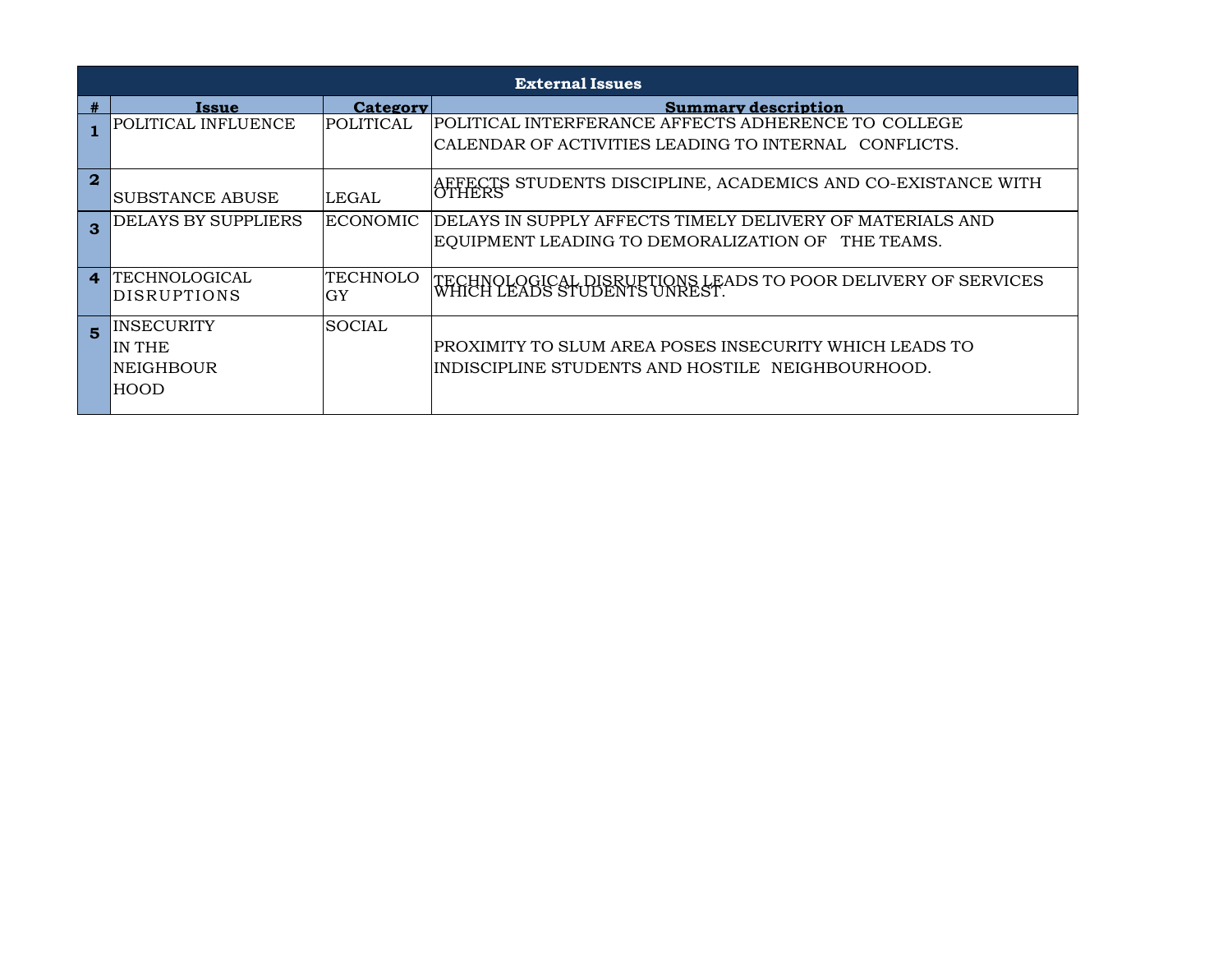|   | <b>Products and Services</b>                                  |                                                                               |                                                         |  |  |
|---|---------------------------------------------------------------|-------------------------------------------------------------------------------|---------------------------------------------------------|--|--|
| # | <b>Product or service title</b>                               | <b>Brief description</b>                                                      | Summarize usage and importance                          |  |  |
|   | PROVISION AND<br>IREGULATION OF<br><b>ENTER OF A IMMARIAT</b> | PROVISION OF DISCO, TV, CULTURAL<br>DAY.                                      | DISCIPLINED AND PEACEFUL ENVIRONMENT.                   |  |  |
| 2 | <b>CO-ORDINATION OF SPORTS</b>                                | <b>PROVISION OF SPORTING</b><br><b>FACILITIES, TRAINING AND</b><br>COMPETING. | PHYSICAL FITNESS, DISCIPLINE AND SOCIAL<br>ENVIRONMENT. |  |  |
| 3 | ICO-ORDINATION AND<br>MANAGEMENT OF<br>LEADERSHIP             | MENTORSHIP, MANAGEMENT AND<br>ICO-ORDINATION OF TRAINEE<br>LEADERS.           | PRUDENT LEADERS AND PEACEFUL<br>ENVIRONMENT.            |  |  |
|   | <b>CO-ORDINATION OF DRAMA</b><br>IAND MUSIC                   | IPROVISION OF DRAMA AND MUSIC<br>IFACILITIES                                  | INATURING TALENTS                                       |  |  |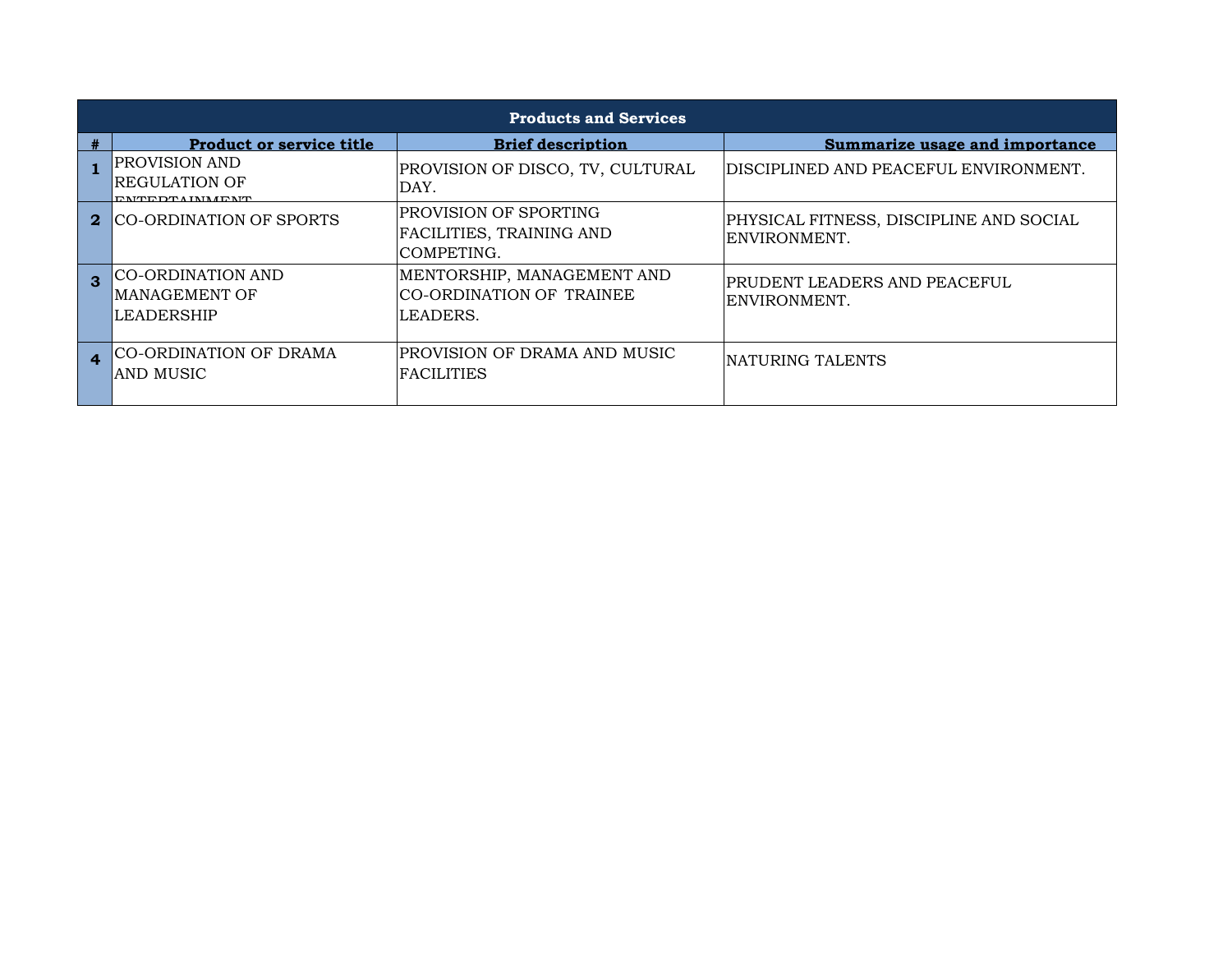|   | <b>Laws and Regulations</b>                                                 |                                                                            |                             |  |  |
|---|-----------------------------------------------------------------------------|----------------------------------------------------------------------------|-----------------------------|--|--|
| # | Law / regulation title or                                                   | <b>Brief description of Quality requirement</b>                            | Who is responsible for      |  |  |
|   | <b>1 ANTI DOPING LAW</b>                                                    | participants should not take banned substance                              | KATTI SPORTS AND RECREATION |  |  |
|   | <b>2 KATTI SPORTS AND RECREATION RULES PARTICIPANTS SHOULD BE STUDENTS.</b> |                                                                            | KATTI SPORTS AND RECREATION |  |  |
|   | <b>3 COLLEGE RULES AND REGULATIONS</b>                                      | ENFORCE RULES AND REGULATIONS TO MAINTAIN DOS                              |                             |  |  |
|   | <b>4 STUDENT CONSTITUTION</b>                                               | ENFORCE STUDENT CONSTITUTION FOR GOOD<br><b>GOVERNANCE OF THE STUDENTS</b> | <b>DOS</b>                  |  |  |
|   | <b>5</b> KNP QMS                                                            | ICOLLEGE PROCEDURES SHOULD BE<br>IADHERED FOR SMOOTH OPERATIONS.           | <b>DOS</b>                  |  |  |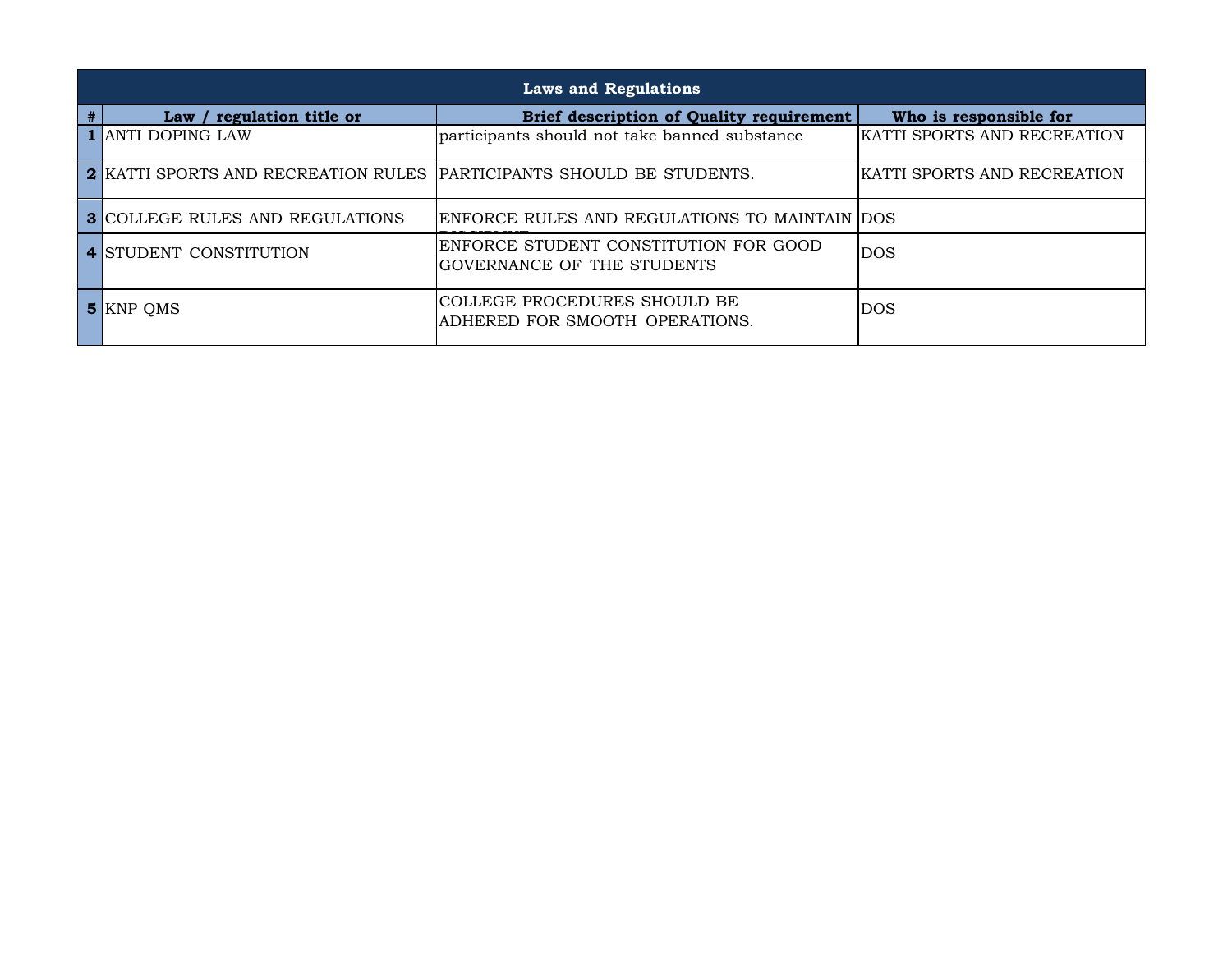|      |                                            | Communication                           |                                     |                           |                  |
|------|--------------------------------------------|-----------------------------------------|-------------------------------------|---------------------------|------------------|
| Sno. | What will be communicated                  | When to communicate                     | With whom to<br>communicate         | <b>How to communicate</b> | Who communicates |
|      | <b>CALENDER OF EVENTS</b>                  | THE FIRST WEEK OF THE TERM STUDENTS AND |                                     | MEMO/NOTICES              | <b>DOS</b>       |
| 2    | <b>BUDGET</b>                              | AFTER THE FIRST MEETING                 | <b>FINANCE</b>                      | <b>BUDGET</b>             | <b>DOS</b>       |
| З    | <b>GENERAL INFORMATION</b><br>ITO STUDENTS | <b>WHEN NEED ARISES</b>                 | <b>STUDENTS</b>                     | MEMO/NOTICES              | <b>DOS</b>       |
|      | <b>SPECIFIC</b><br>DEPARTMENTAL            | <b>WHEN NEED ARISES</b>                 | <b>STUDENTS AND</b><br><b>STAFF</b> | MEMO/NOTICES              | <b>HOD</b>       |
| 5.   | <b>MEETING NOTICES</b>                     | SEVEN DAYS TO THE MEETING               | <b>STAFF</b>                        | MEMO/SMS                  | <b>DOS</b>       |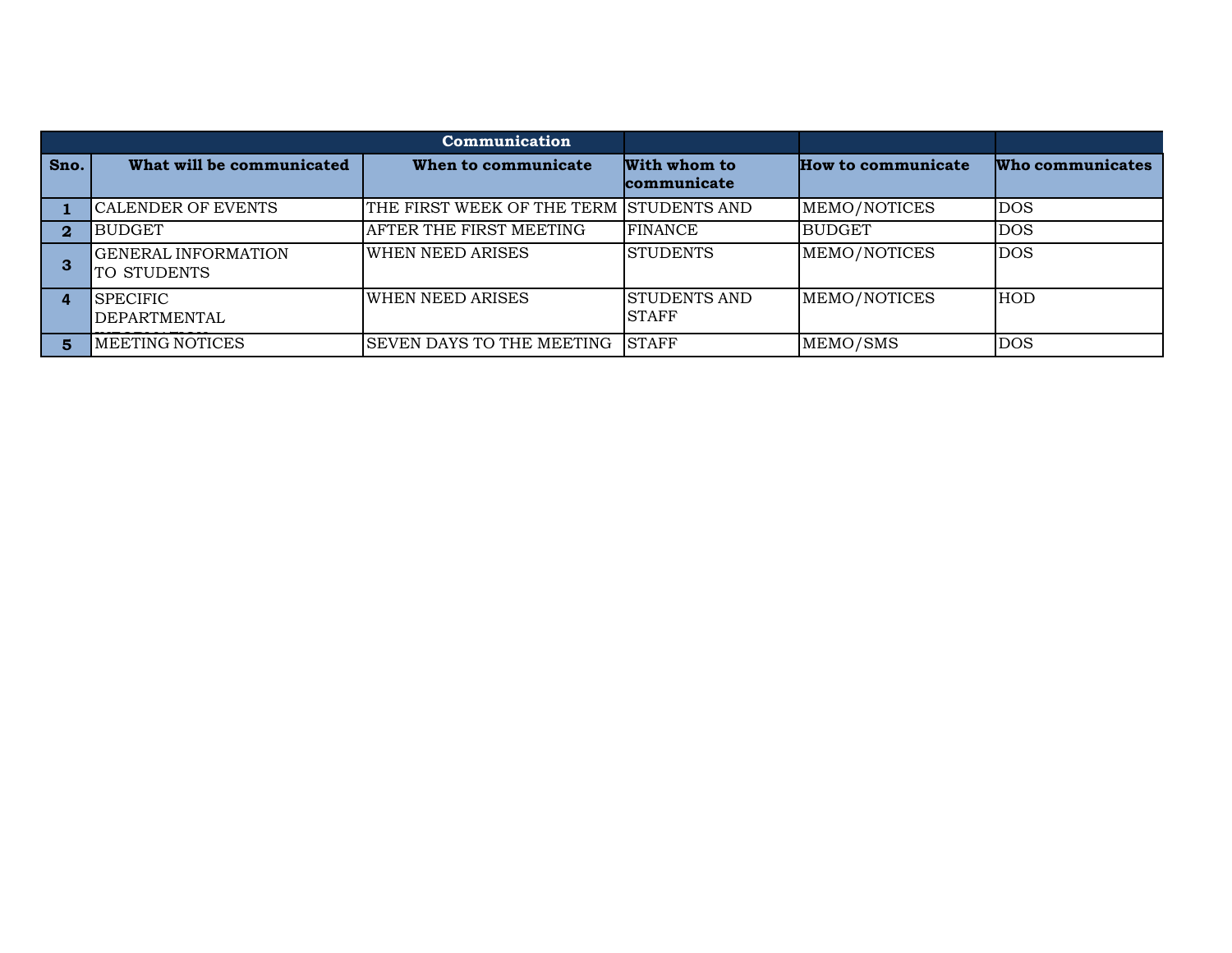| MONITORING, MEASUREMENT, ANALYSIS AND EVALUATION        |                                                                  |                                       |                                                                             |  |
|---------------------------------------------------------|------------------------------------------------------------------|---------------------------------------|-----------------------------------------------------------------------------|--|
| What needs to be Monitored and Measured Methods of MMAE |                                                                  | When to Monitor and<br><b>Measure</b> | When the results of<br><b>Monitoring and</b><br><b>Measurement shall be</b> |  |
| <b>1 ENTERTAINMENT CALENDER</b>                         | OBSERVE AND REVIEW OF                                            | <b>TERMLY</b>                         | <b>ANNUALLY</b>                                                             |  |
| 2 SPORTS AND RECREATION TEAMS/CLUBS                     | <b>REVIEW OF TEAMLISTS</b>                                       | <b>TERMLY</b>                         | <b>ANNUALLY</b>                                                             |  |
| <b>3 STUDENT LEADERS' ELECTIONS</b>                     | OBSERVE AND REVIEW OF                                            | <b>ANNUALLY</b>                       | <b>ANNUALLY</b>                                                             |  |
| 4 FORMATION OF CLUBS AND SOCIETIES                      | REVIEW OF RECORDS OF<br>REGISTERED CLUBS AND<br><b>SOCIETIES</b> | <b>TERMLY</b>                         | <b>ANNUALLY</b>                                                             |  |
| <b>5 HELB LOAN AND BURSARIES TIMELINES</b>              | <b>OBSERVATION</b>                                               | <b>TERMLY</b>                         | <b>ANNUALLY</b>                                                             |  |